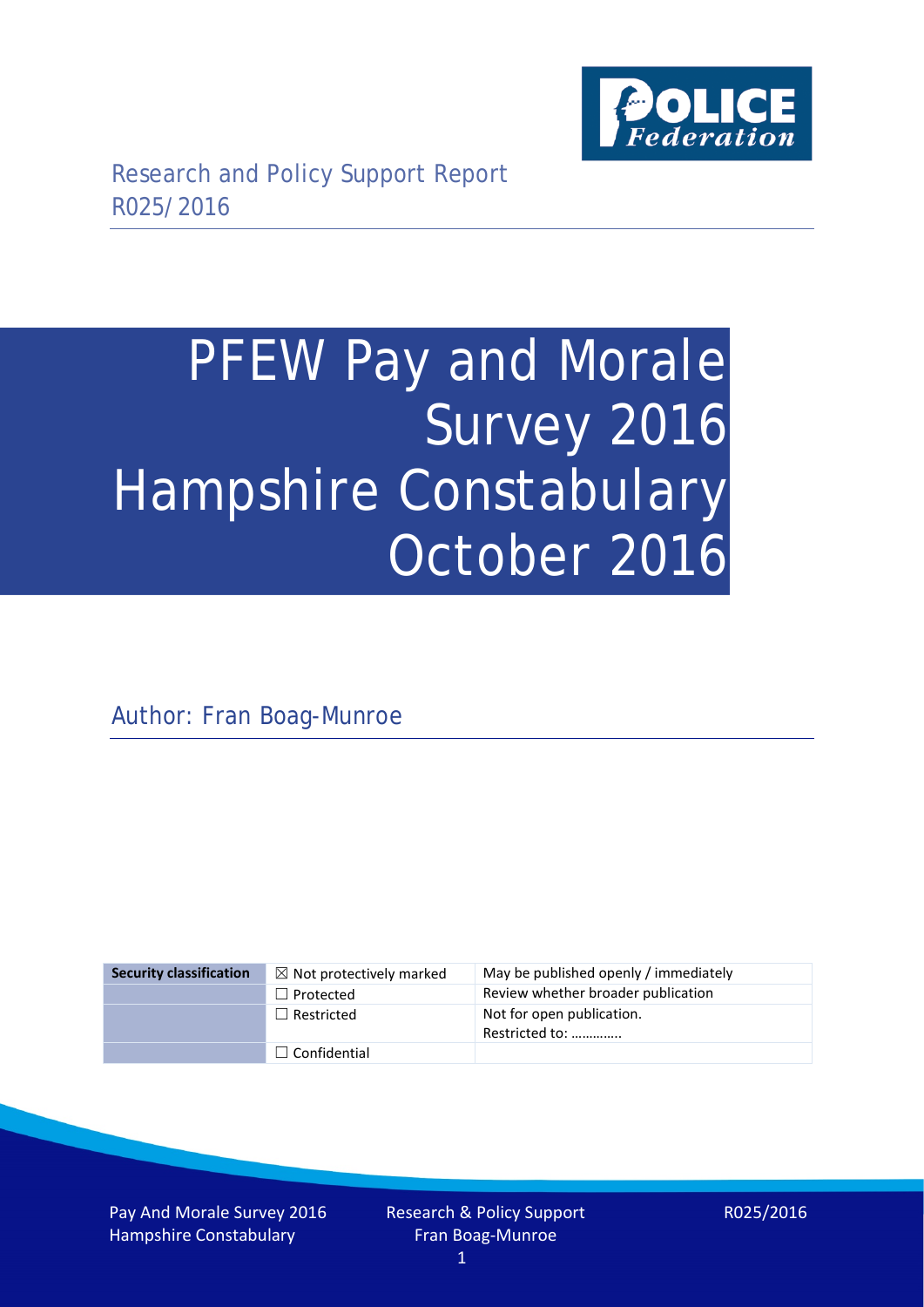## **INTRODUCTION**

This note provides a summary of responses to the PFEW Pay and Morale Survey received from respondents from Hampshire Constabulary in 2016.

Where appropriate, details of average responses for the police service as a whole are also presented, as well as a ranking of Hampshire Constabulary compared to other forces. Where rankings are provided, a ranking of 1 represents the force with the highest percentage of respondents expressing a particular attitude or intention, and a ranking of 42 represents the force with the lowest percentage of respondents expressing a particular attitude or intention<sup>[1](#page-1-0)</sup>. One force was excluded from this ranking because the sample size was considered too low to be representative of the force as a whole (<200 responses). Please be aware that the actual differences between individual rank positions may be quite small and, if used, should be interpreted cautiously.

Graphical summaries are also presented which compare the proportion of respondents expressing a particular attitude or intention in each force to the average for the service as a whole. These graphical summaries indicate either 1) that a force has the same proportion of respondents expressing a particular attitude as the national average or lower; 2) that the force has a higher proportion of respondents expressing a particular attitude than the national average; or 3) that the proportion of respondents expressing a particular attitude in a force is 10% or more higher than the national average.

## **RESPONSE RATE AND RESPONDENTS**

1028 responses were received from Hampshire Constabulary, representing a response rate of around 36% (based on March 2016 Home Office figures of officer headcount). The national response rate for the 2016 survey was 35%. Last year's response rate for Hampshire Constabulary was 45%. Please bear this in mind when making comparisons with last year's findings.

Overall 2% of respondents to the survey declined to state which force they belonged to. The responses from these officers have been included within the national data but are excluded from force-level analysis.

65.7% of responses from Hampshire Constabulary were received from male officers and 34.3% of responses were from female officers. 76.3% of respondents were Constables, 15.8% were Sergeants and 7.9% were Inspectors or Chief Inspectors.

<span id="page-1-0"></span> $1$  Rankings have been determined at two decimal places.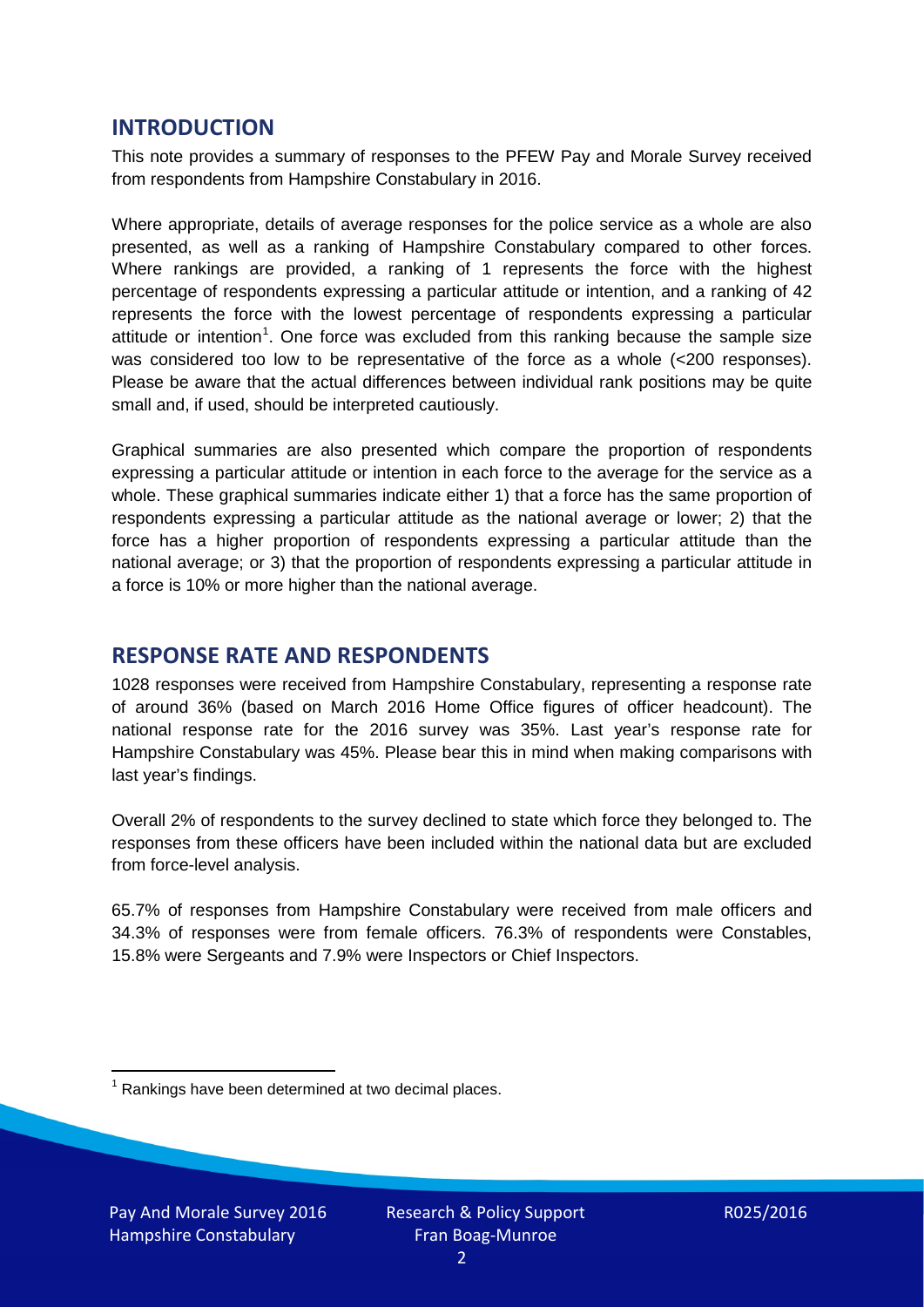## **MORALE**

50.2% of respondents from Hampshire Constabulary told us that their morale is currently low.

Nationally, the proportion of respondents reporting low personal morale ranges from 72.0% at the top ranking force to 41.9% at the bottom ranking force. In terms of the proportion of respondents with low morale, Hampshire Constabulary ranks 31 out of 42, meaning that, compared to Hampshire Constabulary, there are 11 forces with a smaller proportion of respondents reporting low morale.

87.4% of respondents from Hampshire Constabulary felt that morale within the force is currently low.

Across England and Wales as a whole, the proportion of respondents reporting low force morale ranges from 98.8% at the top ranking force to 74.1% at the bottom ranking force. In terms of the proportion of respondents reporting low force morale, Hampshire Constabulary ranks 24 out of 42 forces, meaning that there are 18 forces with a smaller proportion of respondents who feel that morale within their force is low.

Comparison of 2016 and 2015 figures for morale in Hampshire Constabulary are provided in the table below.

|                     | 2016  | 2015  |
|---------------------|-------|-------|
| Low personal morale | 50.2% | 76.5% |
| Low force morale    | 87.4% | 98.0% |

The proportion of respondents in the police service as a whole who said that their morale is low was 55.9%; this compares to 70.1% of respondents to the PFEW Pay and Morale survey in 2016; the proportion of respondents reporting low morale in 2016 was significant smaller than in [2](#page-2-0)015<sup>2</sup>.

The proportion of respondents in the service as a whole who said that morale in their force was low was 89.5%; in 2015, this proportion was 94.6%. Again the difference between 2016 and 2015 was statistically significant<sup>[3](#page-2-1)</sup>.

<span id="page-2-0"></span> $2$ <sup>2</sup> Z= 40.1, p < 0.001

<span id="page-2-1"></span> $3$  Z=25.2, p < 0.001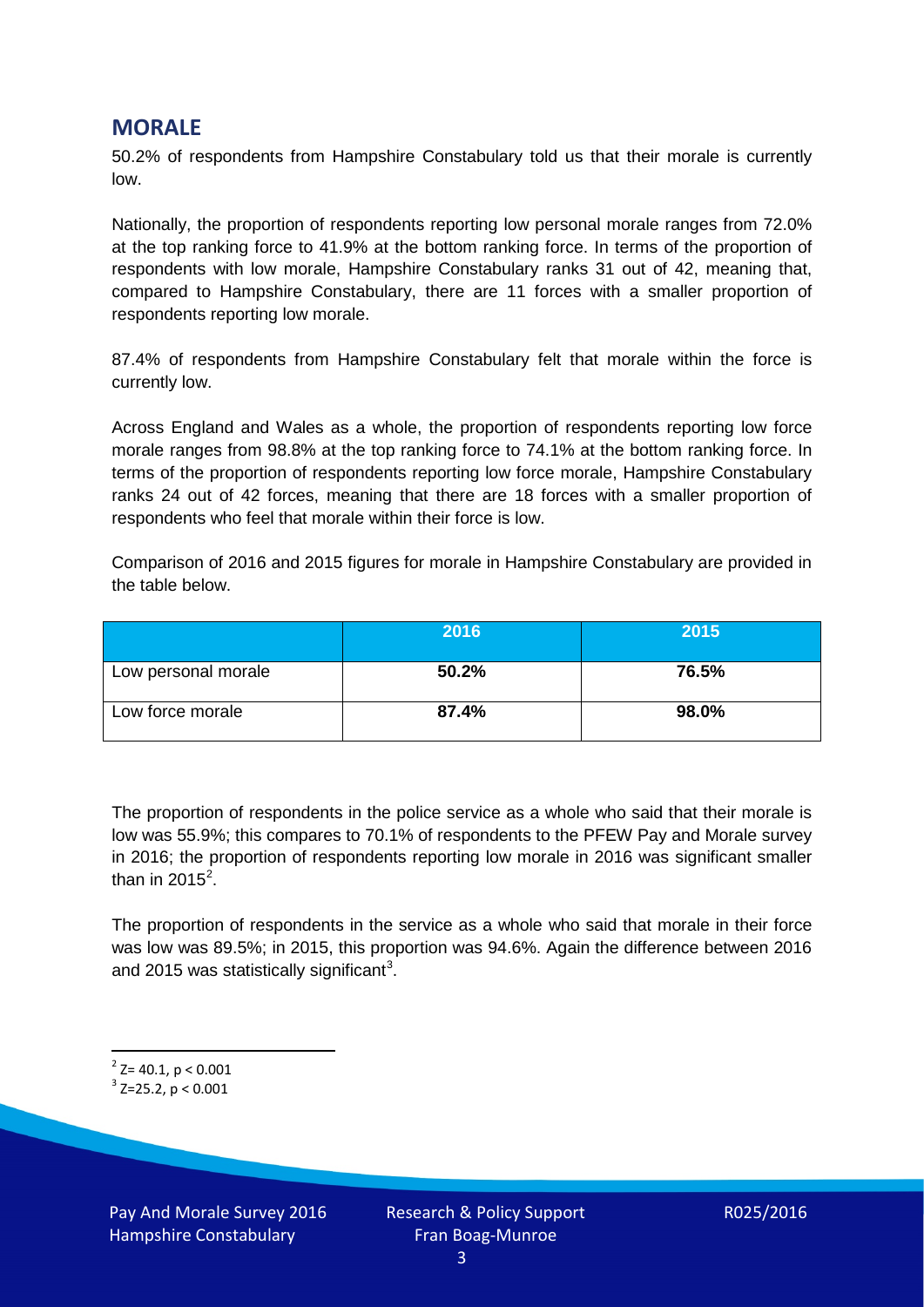*Proportion of respondents reporting low personal morale compared to national average in 2016*



#### *REASONS FOR LOW MORALE*

The survey asked respondents about the factors that had a positive or negative effect on their morale, the table below shows the proportion of respondents in Hampshire Constabulary who said a particular factor has had a negative effect upon their morale compared to the national average.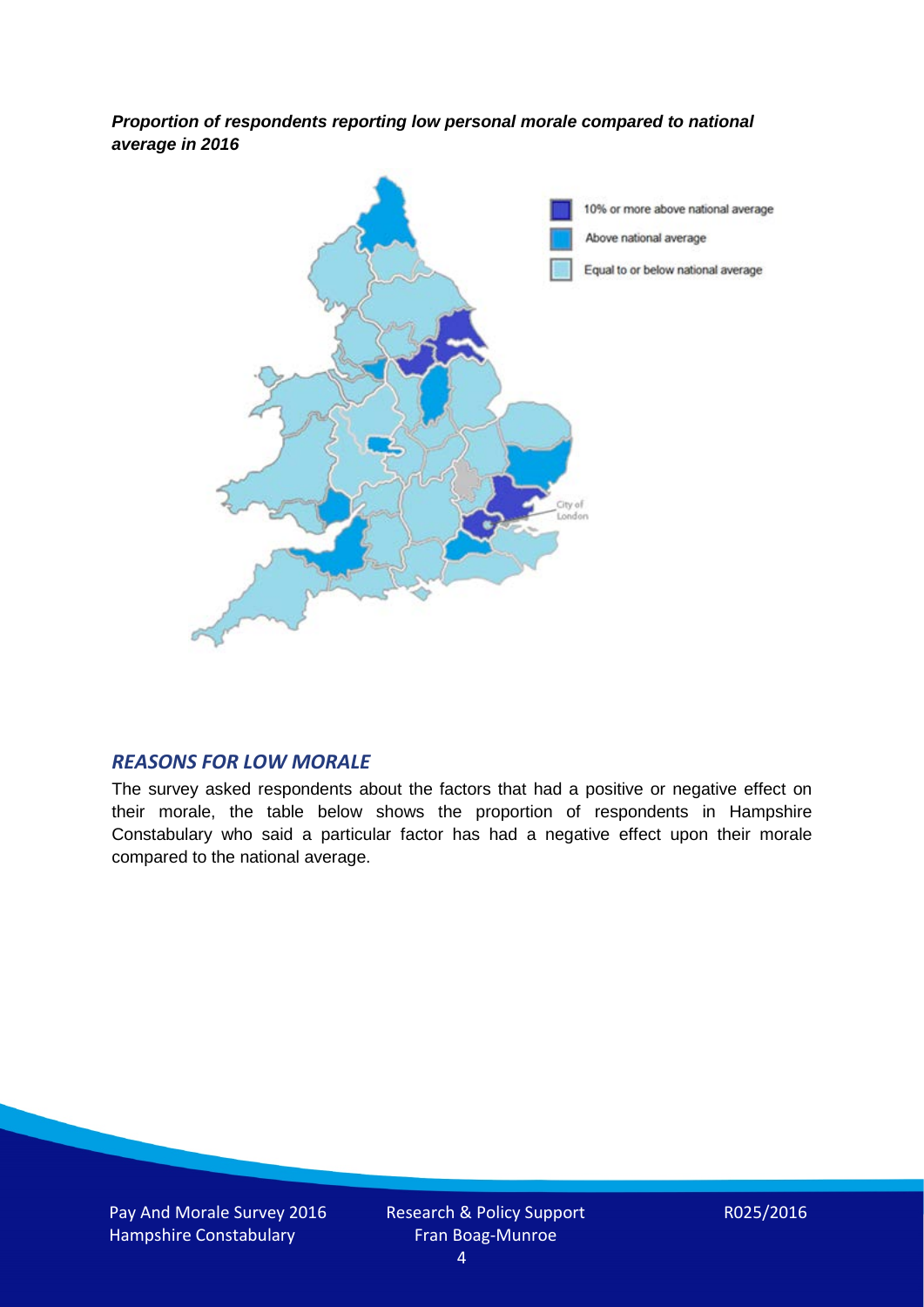| <b>Factor</b>                                  | <b>Negative effect on morale</b><br>(Hampshire Constabulary) | <b>Negative effect on morale</b><br><b>(England and Wales)</b> |
|------------------------------------------------|--------------------------------------------------------------|----------------------------------------------------------------|
| Pay and benefits (including<br>pension)        | 61.4%                                                        | 70.9%                                                          |
| Day-to-day job role                            | 35.0%                                                        | 39.9%                                                          |
| Workload and responsibilities                  | 48.0%                                                        | 52.4%                                                          |
| Work-life balance                              | 57.6%                                                        | 58.2%                                                          |
| Opportunities for<br>development and promotion | 55.3%                                                        | 49.9%                                                          |
| Health and wellbeing                           | 52.9%                                                        | 54.3%                                                          |
| How the police as a whole<br>are treated       | 81.8%                                                        | 84.2%                                                          |
| Treatment by senior<br>managers                | 39.3%                                                        | 42.1%                                                          |

# **ATTITUDES TOWARDS THE POLICE**

66.8% of respondents from Hampshire Constabulary said that they would not recommend joining the police to others.

Nationally, the proportion of respondents who said that they would not recommend joining the police to others ranges from 78.6% in the top ranking force to 55.4% in the bottom ranking force. Compared to the other forces in England and Wales, Hampshire Constabulary ranks 25 out of 42; there are therefore 17 forces with a smaller proportion of respondents who say that they would not recommend joining the police to others.

65.9% of respondents from Hampshire Constabulary said that they did not feel valued within the police.

The proportion of respondents who did not feel valued ranges from 79.2% in the top ranking force to 53.1% in the bottom ranking force. In terms of the proportion of respondents who did not feel valued within the police, Hampshire Constabulary ranks 16 out of 42; there are 26 forces with a smaller proportion of respondents who did not feel valued.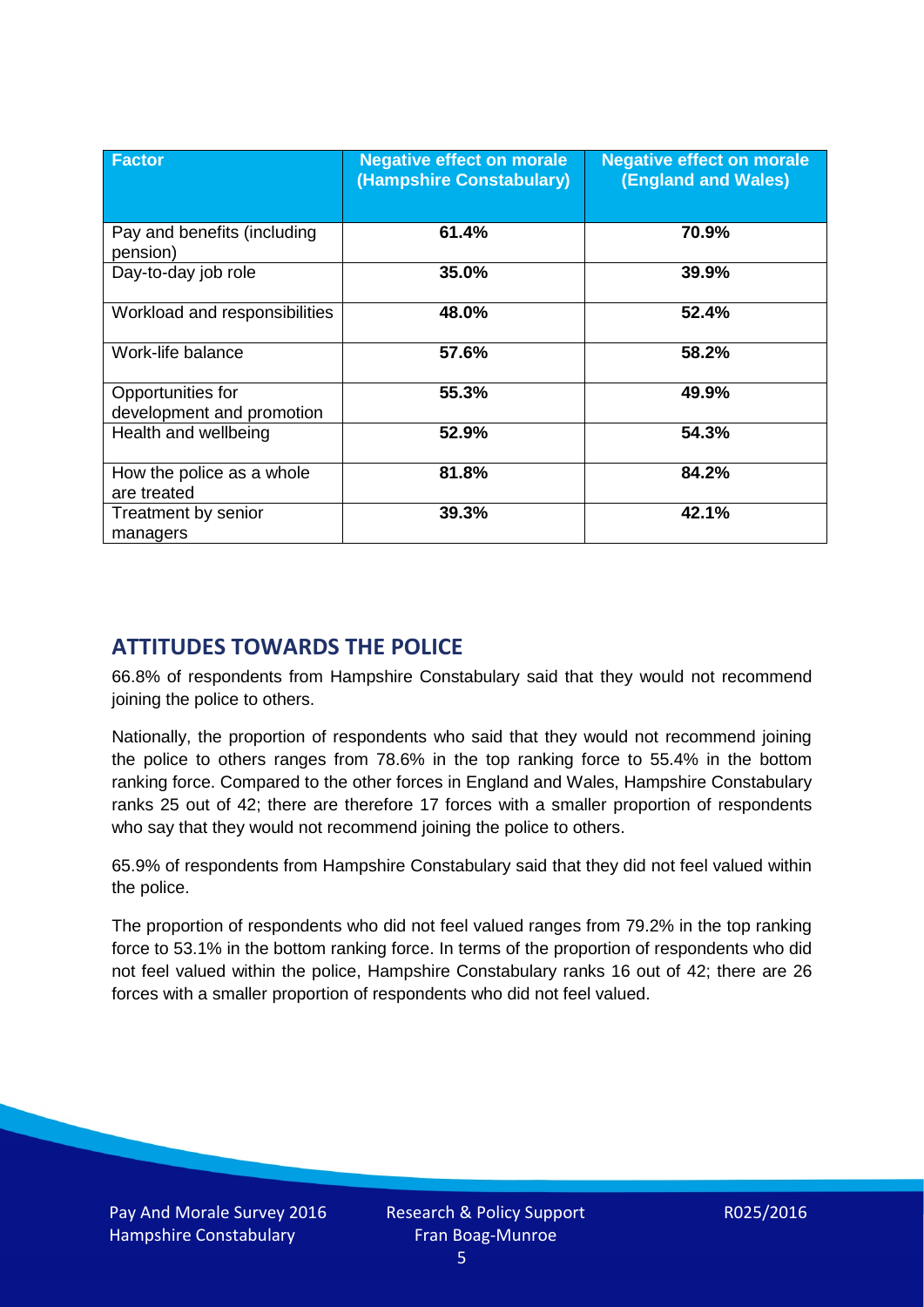|                                                           | 2016  | 2015  |
|-----------------------------------------------------------|-------|-------|
| would<br>not<br>recommend joining<br>the police to others | 66.8% | 80.0% |
| I do not feel valued<br>in the police                     | 65.9% | 80.5% |

For the service as a whole, the proportion of respondents in 2016 who said that they would not recommend joining the police to others was 69.9%. In 2015, 76.3% of respondents said that they would not recommend joining the police. The difference between 2016 and 2015 is statistically significant<sup>[4](#page-5-0)</sup>.

Across the police service as a whole, 67.3% of respondents said that they did not feel valued; compared to 74.7% of respondents in last year's survey. A significantly smaller proportion of respondents did not feel valued this year compared to 201[5](#page-5-1)<sup>5</sup>.

#### *Proportion of respondents who would not recommend the police to others compared to national average in 2016*



<span id="page-5-1"></span><span id="page-5-0"></span> $4$  Z = 19.6, p < 0.001  $5 z = 22.1, p < 0.001$ 

Pay And Morale Survey 2016 Hampshire Constabulary

Research & Policy Support Fran Boag-Munroe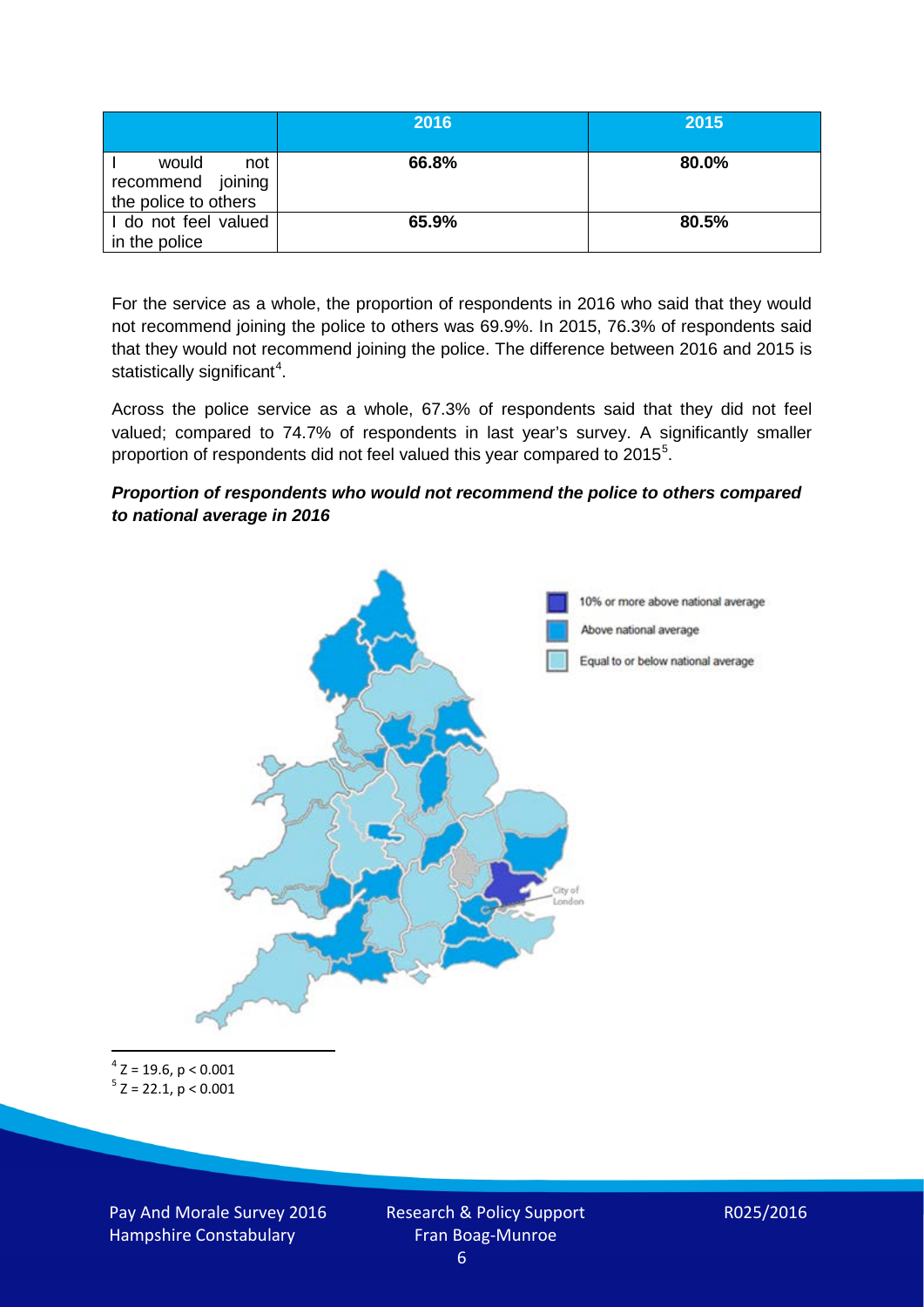## **INTENTION TO LEAVE**

11.3% of respondents from Hampshire Constabulary told us that they intend to leave the police service within two years. A further 19.7% of respondents said that they currently do not know what their intentions are with regards to staying in or leaving the police.

The proportion of respondents who planned to leave the police ranged from 21.5% at the top ranking force to 4.5% at the bottom ranking force. In terms of the proportion of respondents intending to leave, Hampshire Constabulary ranks 16 out of 42 forces, meaning that there are 26 forces with a smaller proportion of respondents intending to leave within two years.

Comparison of 2016 and 2015 figures for intention to leave in Hampshire Constabulary are provided in the table below.

|                                                | 2016  | 2015  |
|------------------------------------------------|-------|-------|
| Intend to leave the police<br>within two years | 11.3% | 18.6% |

For the service as a whole, 11.8% of respondents planned to leave the police service within two years; in 2015, 15.6% of respondents said that they intended to leave within two years. A significantly smaller proportion of respondents intended to leave the police service in 2015 compared to 201[6](#page-6-0)<sup>6</sup>.

<span id="page-6-0"></span> $6$  Z = 15.2, p < 0.001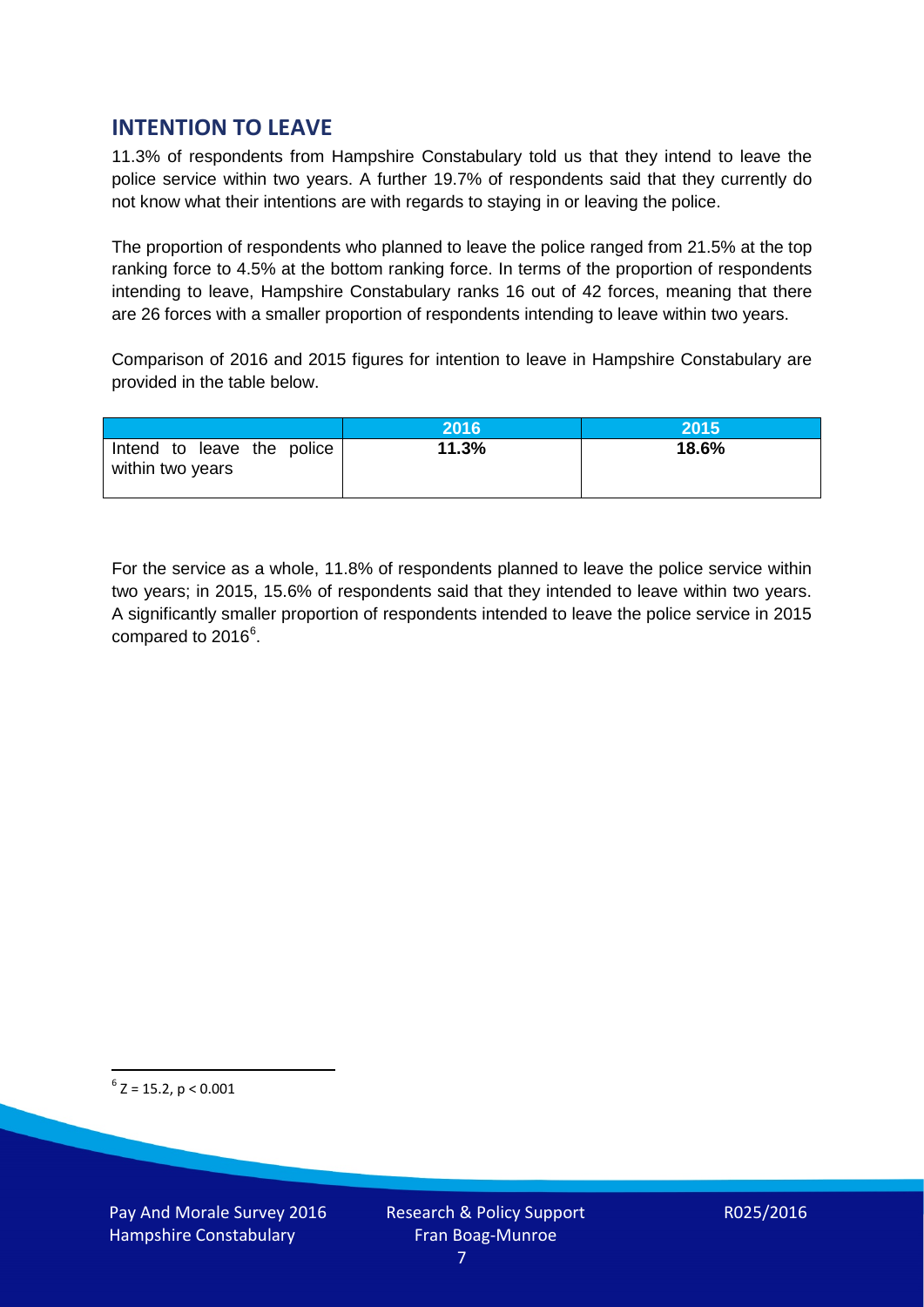*Proportion of respondents intending to leave the police within two years compared to national average in 2016*



### *REASONS FOR INTENDING TO LEAVE THE POLICE SERVICE*

Respondents who had said they intended to leave were asked to indicate the reasons behind this intention. The table below shows the proportion of respondents in Hampshire Constabulary who said that a particular factor has had a major effect on their intention to leave, compared to the national average.

Please be aware that respondents were able to choose more than one option therefore the figures provide below will not add up to 100%.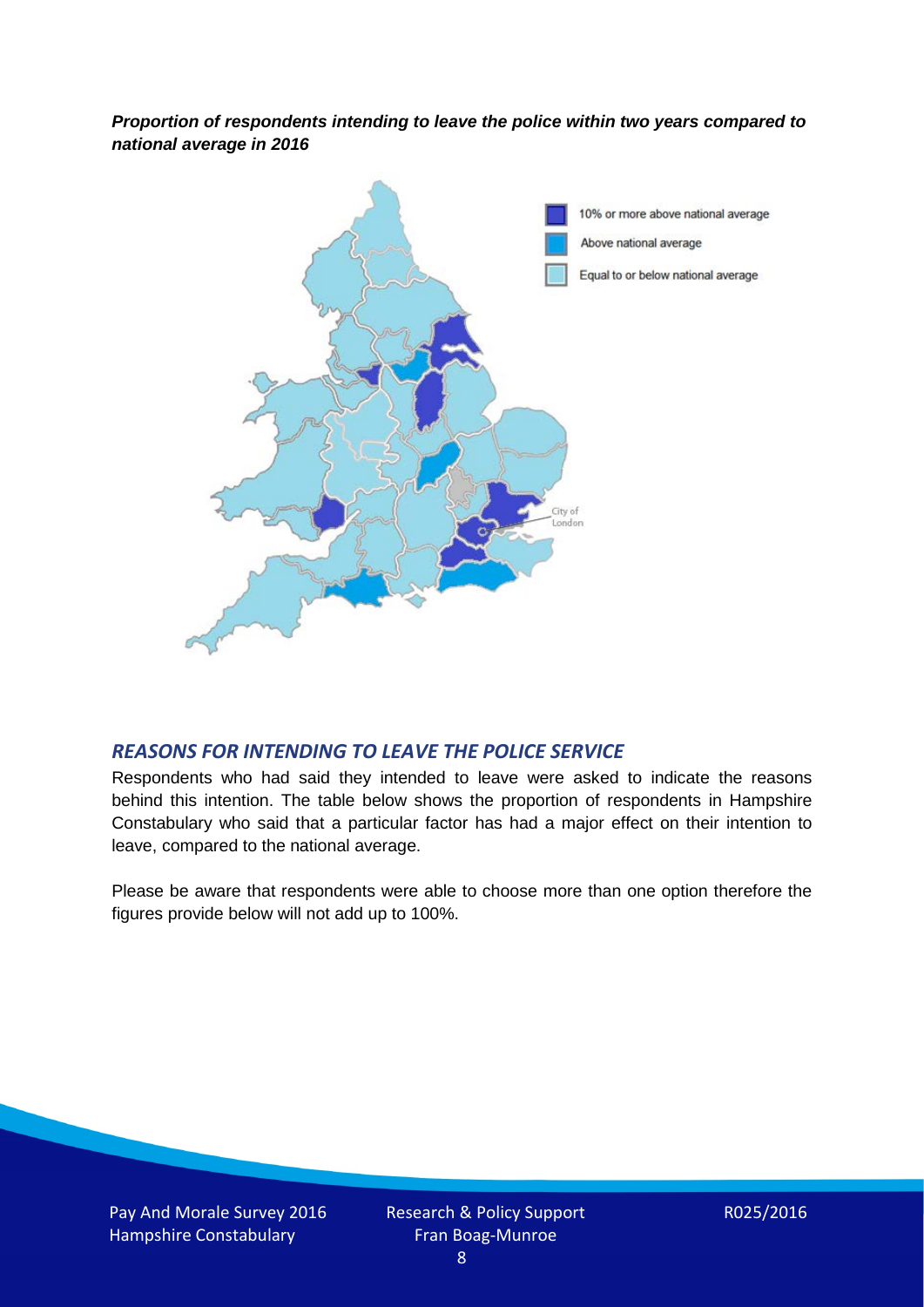| <b>Factor</b>                                          | <b>Major effect on intention to</b><br>leave (Hampshire<br><b>Constabulary)</b> | <b>Major effect on intention to</b><br><b>leave (England and Wales)</b> |
|--------------------------------------------------------|---------------------------------------------------------------------------------|-------------------------------------------------------------------------|
| The impact of your job on<br>your family/personal life | 47.2%                                                                           | 57.2%                                                                   |
| Your morale                                            | 70.4%                                                                           | 81.7%                                                                   |
| Your opportunities for<br>development and promotion    | 48.1%                                                                           | 49.1%                                                                   |
| Your pay and benefits                                  | 52.3%                                                                           | 67.6%                                                                   |
| Better job opportunities<br>outside of the Police      | 56.0%                                                                           | 59.2%                                                                   |
| The impact of the job on your<br>health and wellbeing  | 71.6%                                                                           | 69.4%                                                                   |
| Dissatisfaction with your day-<br>to-day job role      | 30.3%                                                                           | 43.6%                                                                   |
| Your workload and<br>responsibilities                  | 33.9%                                                                           | 41.8%                                                                   |
| How the police was a whole<br>are treated              | 58.9%                                                                           | 77.6%                                                                   |
| Your treatment by senior<br>managers                   | 33.9%                                                                           | 43.7%                                                                   |

# **PAY AND BENEFITS**

66.4% of respondents from Hampshire Constabulary told us that they do not feel that they are paid fairly for the responsibilities they have within their job.

Across England and Wales, the proportion of respondents who feel that they are not paid fairly for their responsibilities ranges from 80.8% at the top ranking force to 63.0% at the bottom ranking force. Hampshire Constabulary ranks 39 out of 42 forces; there are 3 forces with a smaller proportion of respondents who say that they are not fairly paid for the responsibilities within their job.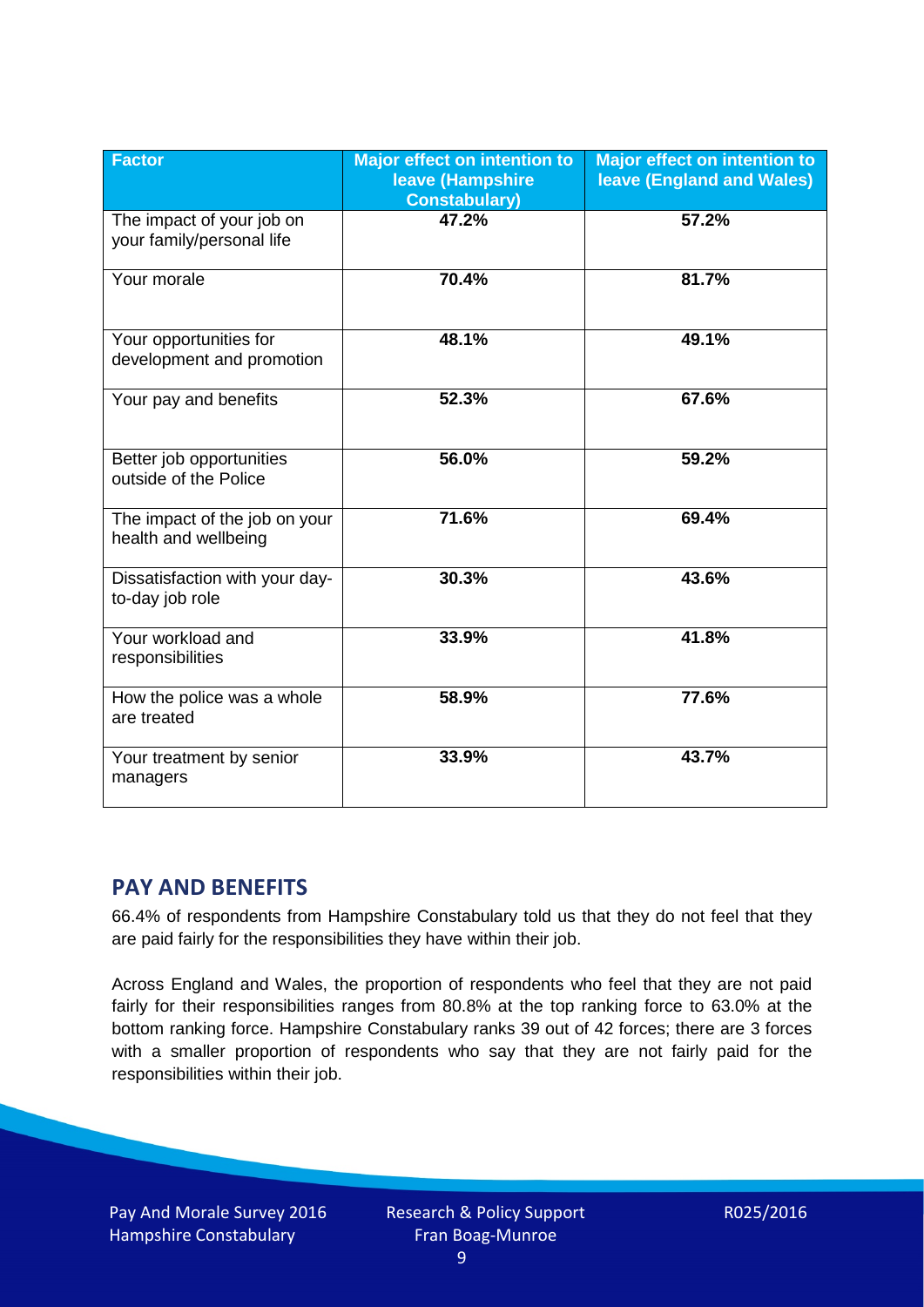54.7% of respondents from Hampshire Constabulary said that they are dissatisfied with their overall remuneration (including basic pay and allowances) and 62.3% said that they are dissatisfied with their pensions.

Nationally, The proportion of respondents who are dissatisfied with their overall remuneration ranges from 74.2% at the top ranking force to 50.9% at the bottom ranking force. In terms of respondents reporting dissatisfaction with their remuneration, Hampshire Constabulary ranks 41 out of 42 forces, meaning that there is 1 force with a smaller proportion of respondents who are dissatisfied with their remuneration.

Pension dissatisfaction ranges from 71.5% at the top ranking force to 55.5% at the bottom ranking force. Hampshire Constabulary ranks 29 out of 42 forces for this indicator; therefore there are 13 forces with a smaller proportion of respondents who are dissatisfied with their pension.

|                                                                         | 2016  | 2015  |
|-------------------------------------------------------------------------|-------|-------|
| Do not feel fairly paid for the<br>responsibilities within their<br>job | 66.4% | 67.7% |
| Dissatisfied with total<br>remuneration                                 | 54.7% | 57.3% |
| Dissatisfied with pension                                               | 62.3% | 65.9% |

Nationally, 74.4% of respondents said that they were not paid fairly for the responsibilities they have within their job; this proportion was 70.3% in 2015. A significantly larger proportion of respondents said that they were not paid fairly for their responsibilities this year compared to last year<sup>[7](#page-9-0)</sup>.

The proportion of respondents across the police service as a whole who were dissatisfied with their remuneration was 66.7%; this compares to 62.7% in 2015. The difference between

<span id="page-9-0"></span> $7$  Z=12.5, p < 0.001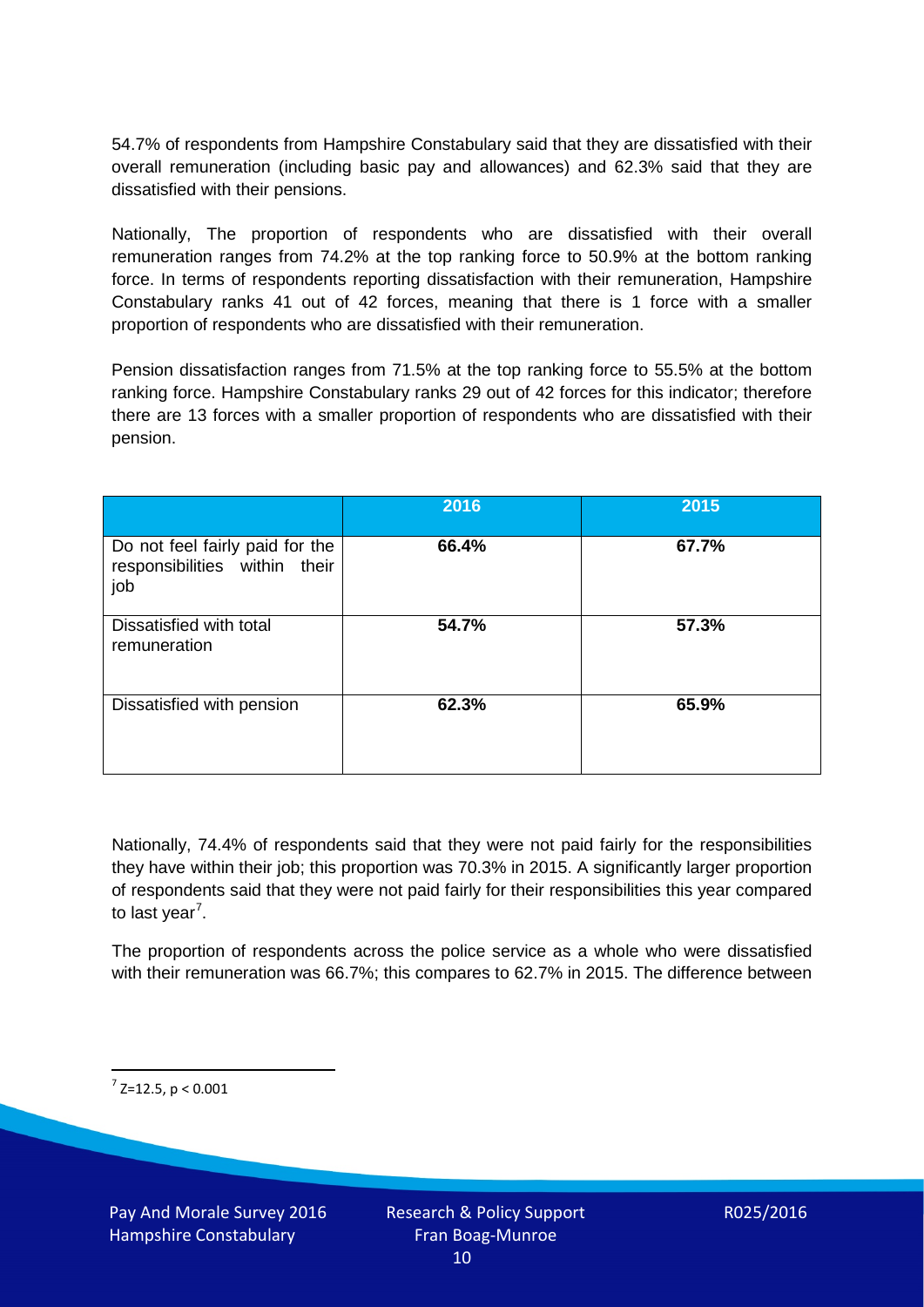the proportion of respondents who were dissatisfied with their overall remuneration in 2016 and 2015 was statistically significant<sup>[8](#page-10-0)</sup>.

Across England and Wales, the proportion of respondents who were dissatisfied with their pension in 2016 was 66.6%; this proportion was 68.9% in 2015. A significantly smaller proportion of respondents were dissatisfied with their pension this year compared to last year<sup>[9](#page-10-1)</sup>.

#### *Proportion of respondents who do not feel fairly paid for the responsibilities within their job compared to national average in 2016*



<span id="page-10-1"></span><span id="page-10-0"></span> $8$  Z = 11.4, p < 0.001  $9^{\circ}$  Z = 6.7 p < 0.001

Pay And Morale Survey 2016 Hampshire Constabulary

Research & Policy Support Fran Boag-Munroe 11